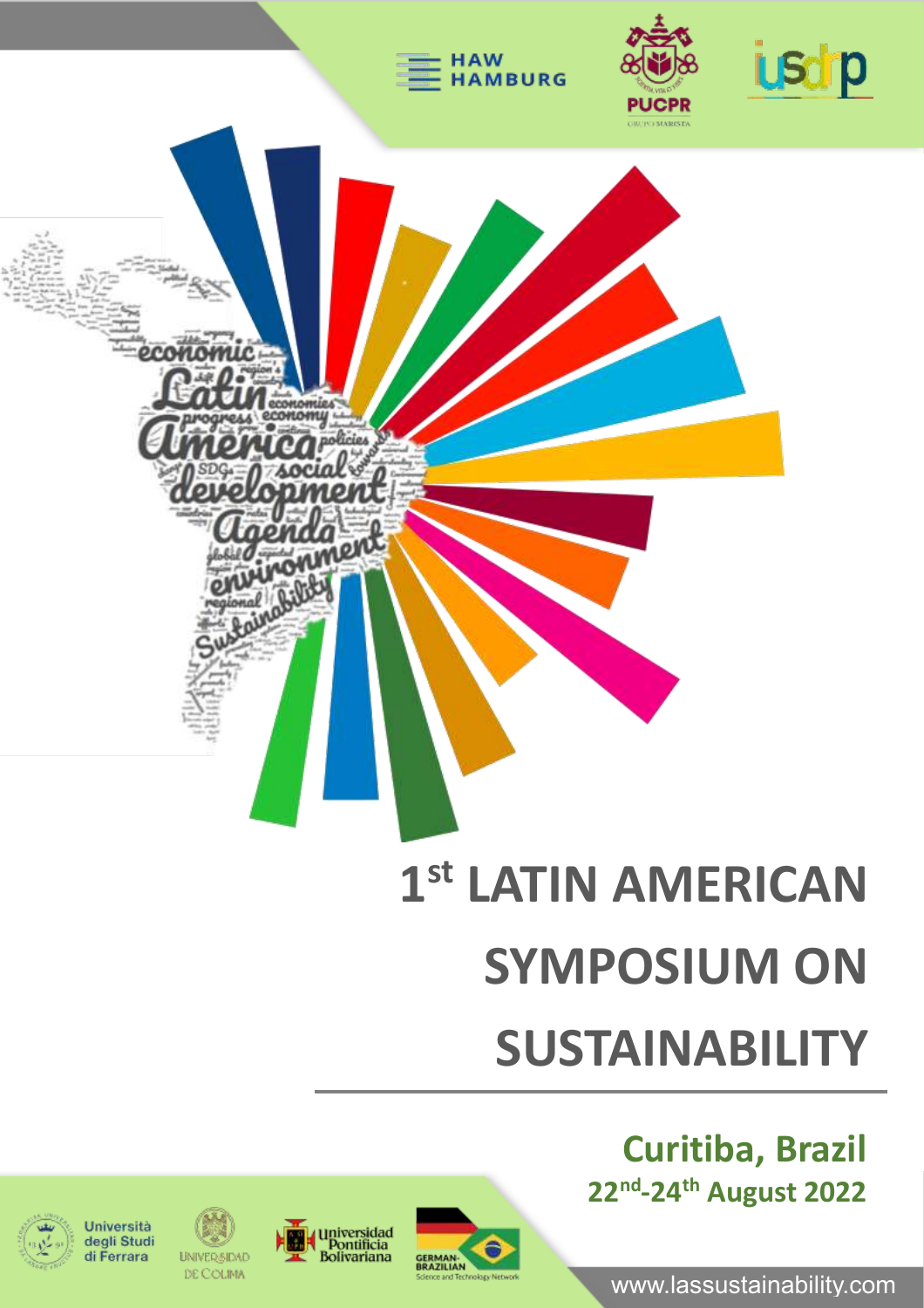**BACKGROUND**

Sustainability was in a way already discussed some centuries ago. In the 70's the term gained relevance after many environmental disasters that occurred worldwide. International organizations and scientists started discussing the topic as a way to determine opportunities for a sustainable world and identify barriers that prevented communities around the world to achieve a more sustainable way of life.

Thirty years after the Rio de Janeiro Earth Summit (1992), research in the field is growing every year, which makes sustainability very interesting in the academia. Nevertheless, the main research agenda has been carried out by the United States, China, United Kingdom, and Canada (Olawumi and Chan, 2018), showing to other regions the great opportunity to bring their agenda to the global discussion.

It is against this background that the **"1st LATIN AMERICAN SYMPOSIUM ON SUSTAINABILITY"** is being organized by the Pontifícia Universidade Católica do Paraná (PUCPR) in Curitiba, Brazil, the Research and Transfer Centre "Sustainable Development and Climate Change Management" of the Hamburg University of Applied Sciences (Germany), and the Inter-University Sustainable Development Research Programme (IUSDRP). The Symposium will be co-organized by UPB – Universidad Pontificia Bolivariana - Colombia, UNIFE – Universitá degli Studi di Ferrara – Italy, and UC – Universidad de Colima – Mexico.

The Symposium will be a truly multi and interdisciplinary event, mobilizing scholars, social movements, practitioners and members of governmental agencies and private companies, undertaking research and/or executing projects focusing on sustainability from across the world.

The **"1st LATIN AMERICAN SYMPOSIUM ON SUSTAINABILITY"** will focus on **"how society, businesses and organizations can operate in a responsible, socially inclusive and environmentally sustainable way"**, meaning that it will serve the purpose of showcasing experiences from research, field projects and best practice to foster social responsibility and sustainability, which may be useful or implemented elsewhere.

**CURITIBA, BRAZIL 22nd -24th August 2022**

montad<sub>a</sub>) Laenda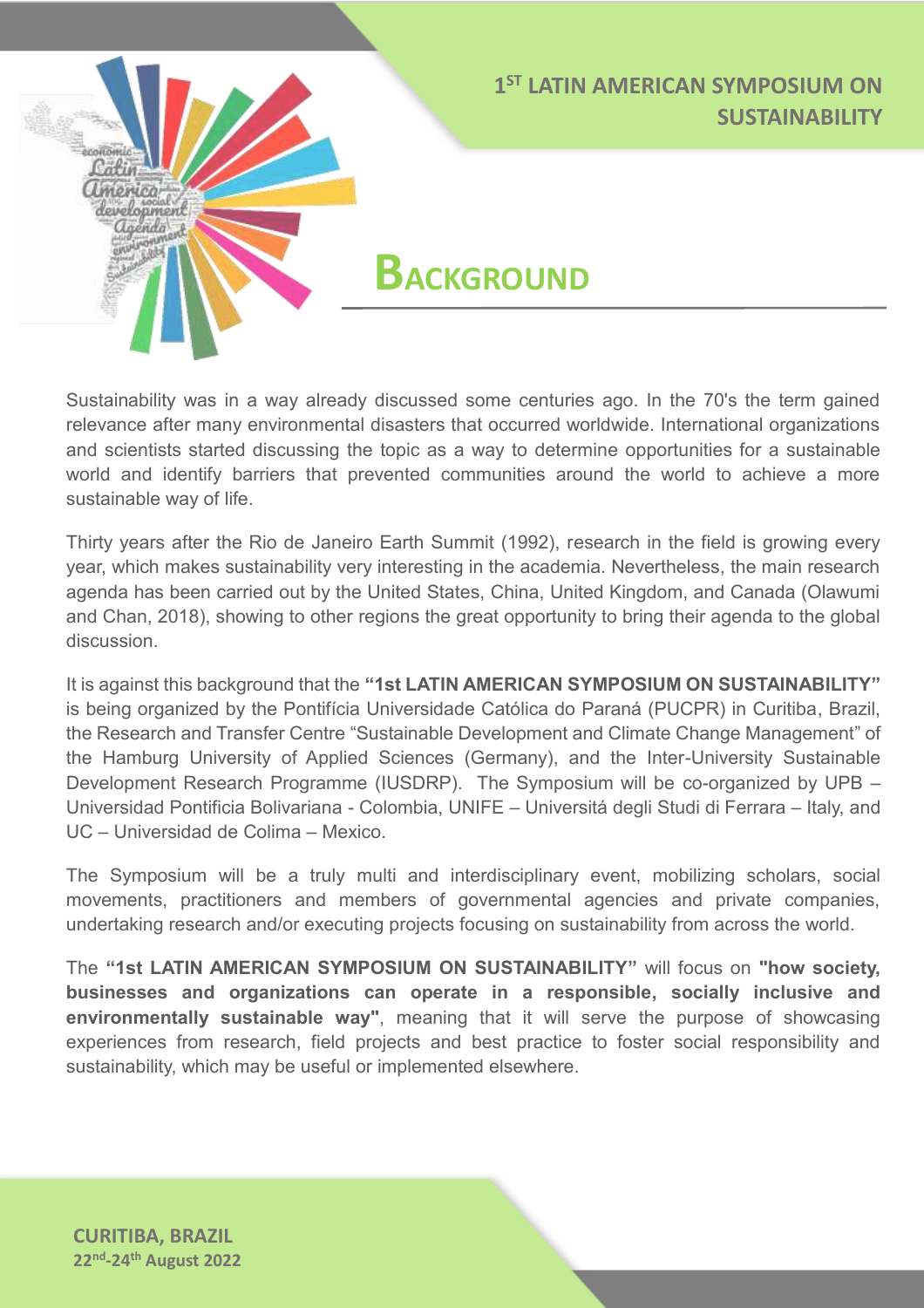

Consistent with the need for more cross-sectorial and cross-cultural interactions among the various stakeholders working in the field of sustainability, the aims of the "1st LATIN AMERICAN SYMPOSIUM ON SUSTAINABILITY" are as follows:

I. to provide research institutions, universities, NGOs, government agencies and enterprises from the region with an opportunity to display and present their works in the field of sustainability;

II. to foster the exchange of information, ideas, and experiences acquired in the execution of sustainability projects, especially successful initiatives and good practice across the Latin America;

III. to discuss methodological approaches and experiences deriving from case studies and projects, which aim to show how sustainability may be enhanced in practice;

IV. to promote an open and productive regional dialogue.

V. to network the participants and provide a platform so they can explore possibilities for cooperation.

Last but not least, a further aim of the event will be to document and disseminate the wealth of experiences available today. To this purpose, the book "Sustainability: addressing challenges and creating opportunities in Latin America" will be published, with all accepted papers. This will be a further volume of the award-winning World Sustainable Development book series published by Springer, which since its creation in 2015 has become the world´s leading book series on applied sustainable development. The decision of the editors as to which papers may be selected and undergo peer review for the book is final.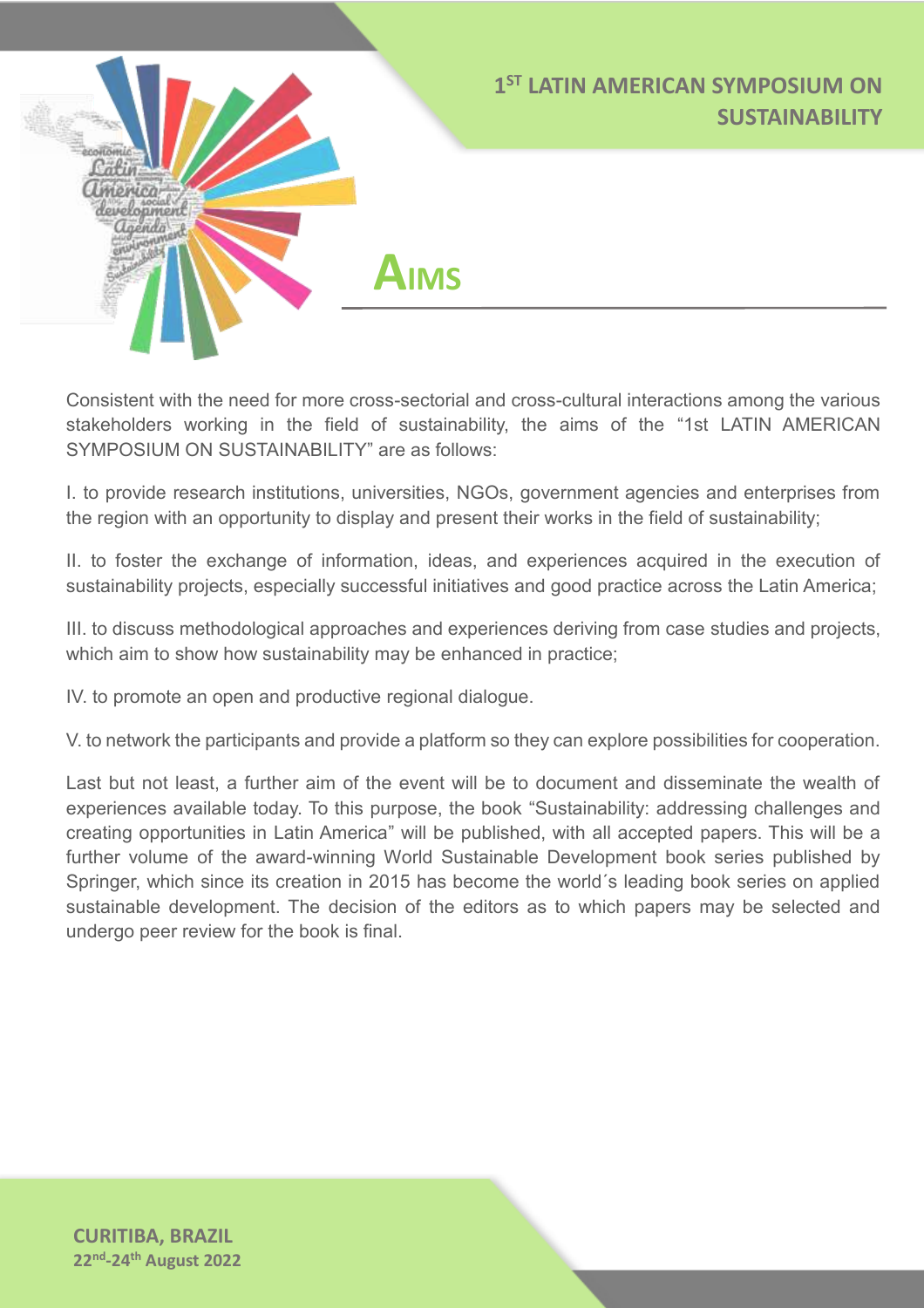**ORGANIZERS**

#### **CO-CHAIRS**

ірмеа relopment endo

• Prof. Walter Leal, Hamburg University of Applied Sciences (Germany) and Manchester Metropolitan University (UK)

• Prof. Ubiratã Tortato, Pontifícia Universidade Católica do Paraná (Brazil)

• Fernanda Frankenberger Silva, Pontifícia Universidade Católica do Paraná and Positivo University (Brazil)

#### **SCIENTIFIC COMMITTEE**

- Bruno Henrique Rocha Fernandes Pontifícia Universidade Católica do Paraná, Brazil
- Gianfranco Franz Universitá degli Studi di Ferrara, Italy
- Massimiliano Mazzanti Universitá degli Studi di Ferrara, Italy
- Rodrigo Lozano University of Gävle, Sweden
- Ana Elena Builes Velez Universidad Pontificia Bolivariana, Colombia
- Carlos Daniel López Preciado Universidad de Colima, Mexico
- Bárbara Galleli Dias UFPR, Brazil
- Marcos Ferasso Universidad de Lima, Peru
- Guillermo Javier Diaz Villavicencio UNILA, Brazil
- Carlos Olavo Quandt Pontifícia Universidade Católica do Paraná, Brazil
- Nelson Amaro Galileo Universidad, Guatemala
- Eric Pallant Allegheny College, United States
- Diane Pruneau [-](mailto:diane.pruneau@umoncton.ca) Université de Moncton, Canada
- Joao Hoefel UNIFAAT, Brazil
- Federica Doni Università degli Studi di Milano, Italy
- Sonia Seixas UNICAMP, Brazil
- Gricelda Herrera Universidad Peninsula de Santa Elena, Ecuador
- Luis Vargas Universidad de Chile, Chile
- Osiris Cancilieri Júnior Pontifícia Universidade Católica do Paraná, Brazil

**CURITIBA, BRAZIL 22nd -24th August 2022**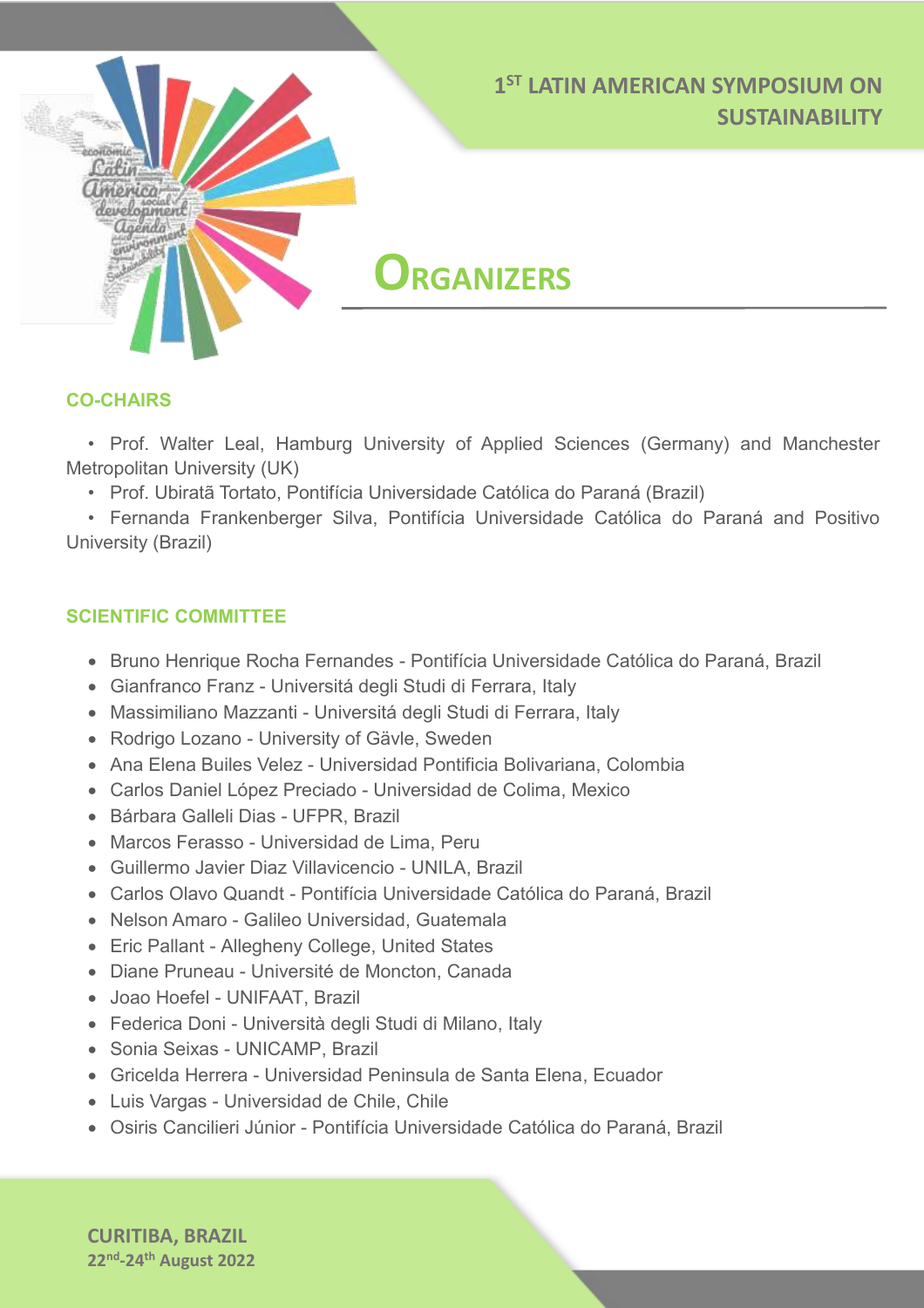

- Paulo Cruz Filho Sistema B, Brazil
- Guilherme Francisco Frederico UFPR, Brazil
- Cecilia M. V. B. Almeida Journal of Cleaner Production and UNIP, Brazil
- Luciana Londero Brandli UPF, Brazil
- David Chavez PUCPR, Perú
- Danielle Denes Universidade Positivo, Brazil
- Pablo Cortinez UCEMA, Argentina

#### **SCIENTIFIC SUPPORT**

• Dr. Mihaela Sima - Institute of Geography, Romanian Academy, Romania

#### **LOCAL SCIENTIFIC AND EXECUTIVE COMMITTEE**

- Matheus H. Ramos Pontifícia Universidade Católica do Paraná, Brazil
- Pablo Lucas Carpejani Farias de Lima Pontifícia Universidade Católica do Paraná, Brazil
- Moriel Luidgi Lenhard Savagnago Universidade Positivo, Brazil
- Bárbara Maria Fritzen Gomes Universidade de Passo Fundo, Brazil
- Janaina Camile Pasqual Lofhagen Pontifícia Universidade Católica do Paraná, Brazil
- João Henrique Paulino Pires Eustachio Universidade de São Paulo, Brazil

#### **COOPERATING ORGANISATIONS**

- United Nations Environment Programme (UNEP)
- Inter-University Sustainable Development Research Programme (IUSDRP)
- German-Brazilian Science and Technology Network (GERBRAS-SCIENCENET)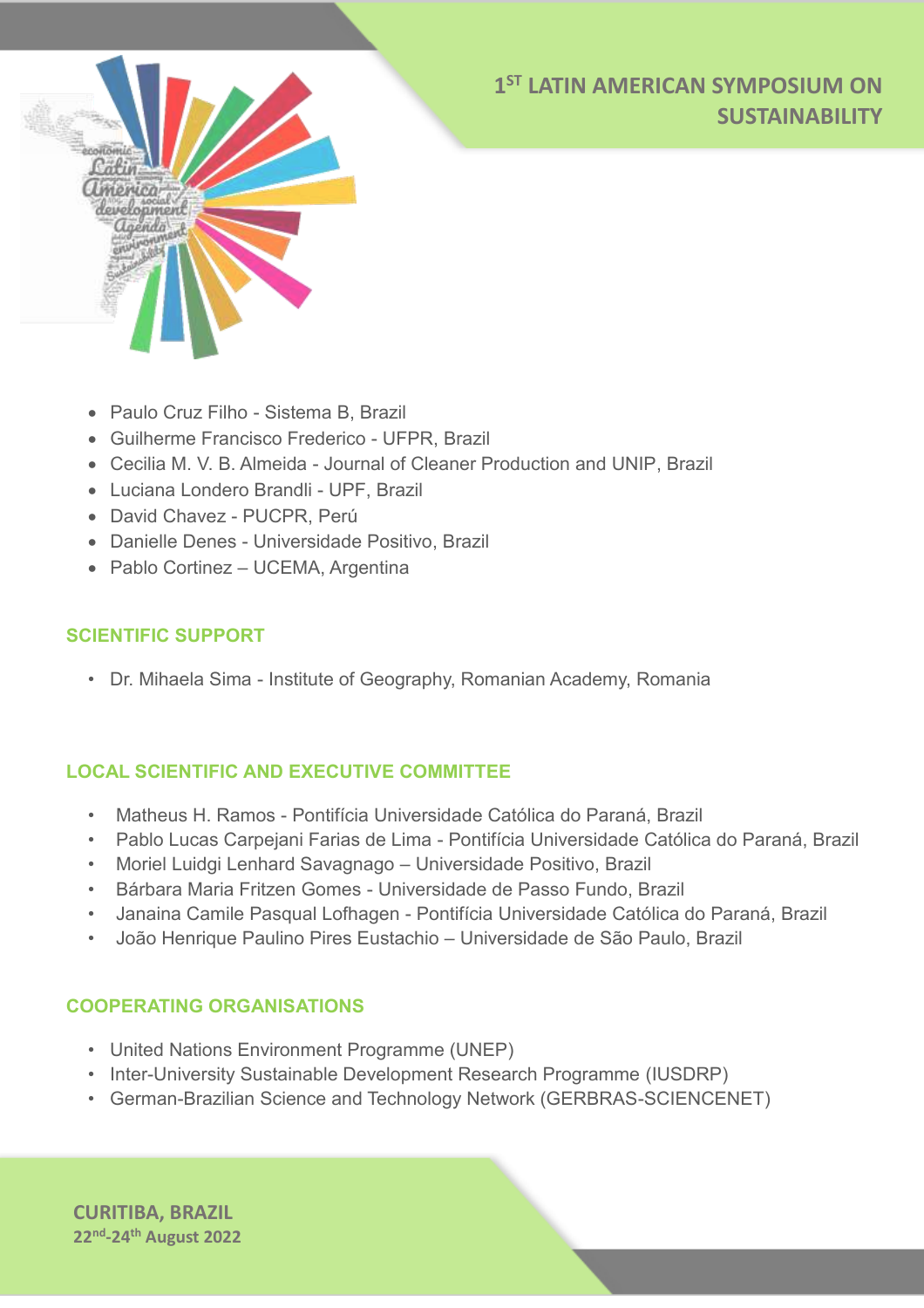

### **PROFILE OF PARTICIPANTS**

Delegates attending the **"1st LATIN AMERICAN SYMPOSIUM ON SUSTAINABILITY**" will come from a cross-sectorial range of areas. These are:

- 1. members of NGOs;
- 2. researchers at universities and research centres;
- 3. representatives from public and private companies;
- 4. members of social movements;
- 5. project officers and consultants;
- 6. other people interested in the topic.

**The participation of doctoral students is warmly encouraged and supervisors/advisers are kindly requested to facilitate their participation**. The sort of international exposure and the rich content of this Symposium will be beneficial to their training and to their future careers.

It is believed that this wide range of participants will help to outline the need for and the usefulness of integrated approaches towards social responsibility and sustainability, and hence contribute to the further consolidation of this thematic area.

#### **MAIN TOPICS**

| • Green factory<br>• Climate Mitigation and<br>• Corporate Social<br>• Green and sustainable<br>Responsibility - CSR<br>Adaptation<br>• Social Innovation<br>■ Health, Comfort and Well-Being<br>supply chain<br>• Sustainable Energy<br>■ Sustainable Cities<br>for a Better Life<br>• Renewable Energy<br>• Sustainable Campus<br>• Resilient Transport Systems<br>and Mobility Solutions<br>• Sustainable Universities<br>$\blacksquare$ Industry 4.0<br>• Digital Transformation<br>• Urban Regeneration, Planning<br>• Sustainable marketing<br>• Reverse and green<br>• Greenwashing cases<br>and Design<br>• Social business<br>• Product Lifecycle Management<br>logistics<br>• Social innovation<br>• Material Innovation<br>• Social Inclusion for Livable<br>• Sustainable Finance<br>• Forest conservation<br><b>Societies</b><br>• Other topics related with<br>• Gender and diversity studies<br>• Circular Economy<br>sustainability in a general view. |
|------------------------------------------------------------------------------------------------------------------------------------------------------------------------------------------------------------------------------------------------------------------------------------------------------------------------------------------------------------------------------------------------------------------------------------------------------------------------------------------------------------------------------------------------------------------------------------------------------------------------------------------------------------------------------------------------------------------------------------------------------------------------------------------------------------------------------------------------------------------------------------------------------------------------------------------------------------------------|
|                                                                                                                                                                                                                                                                                                                                                                                                                                                                                                                                                                                                                                                                                                                                                                                                                                                                                                                                                                        |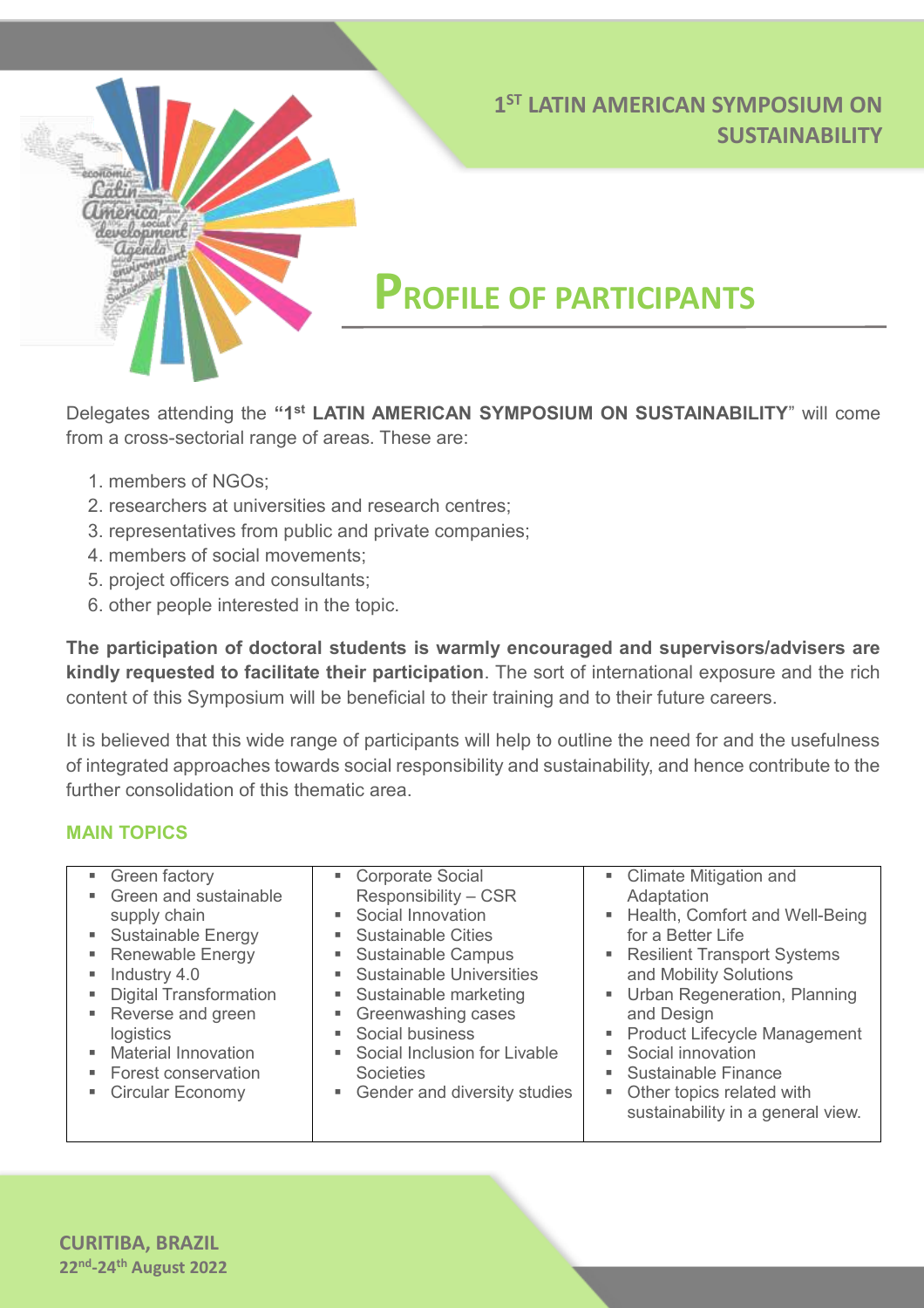

The **"1st LATIN AMERICAN SYMPOSIUM ON SUSTAINABILITY"** will be organised in two main strands:

#### **Strand 1: the posters**

Participants and organisations will be able to put-up posters describing their works and projects and to distribute the relevant information to the participants. The posters will be the backbone of the event and will allow close, one-to-one contacts between the participants and the exhibitors.

#### **Strand 2: the presentations**

A set of presentations, divided into four main themes will be organised, distributed over parallel sessions dealing with some of the issues of strategic value in the field of sustainability. These are:

- 1. Institutional organisation, structures, and corporate policies;
- 2. Approaches towards resource efficiency (e.g. energy, water, wastes, materials);
- 3. Community and Stakeholder relations;
- 4. Information, Communication, Education, and Training.

The plenary and parallel sessions, as well as the social events, will provide participants with an outstanding opportunity to interact face-to-face, network and learn about the latest ideas, projects, and practices.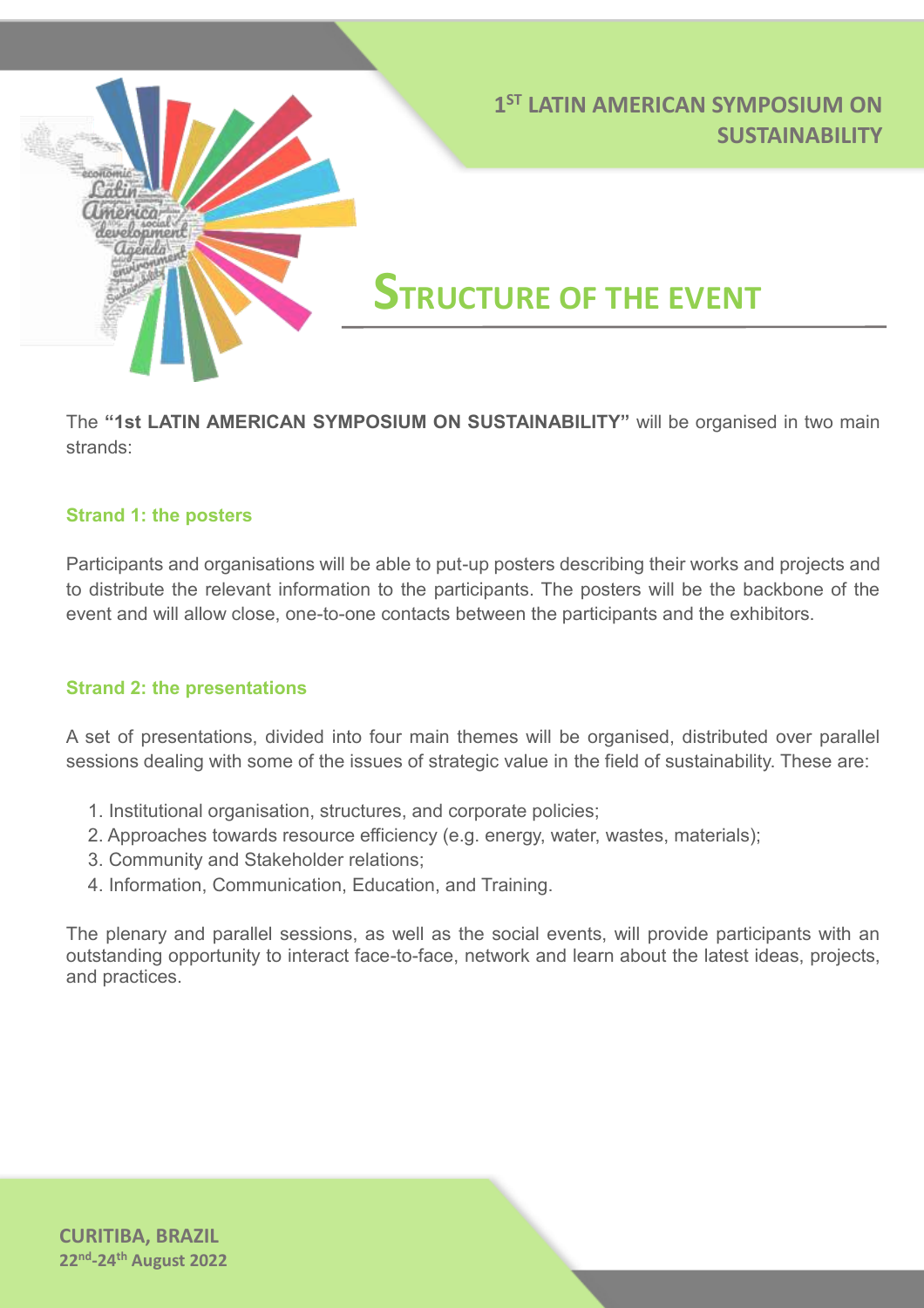

**TIME-TABLE**

The "1<sup>st</sup> LATIN AMERICAN SYMPOSIUM ON SUSTAINABILITY" will be held on 22<sup>nd</sup>-24<sup>th</sup> August 2022 on the Campus of PUCPR in Curitiba, Brazil.

The basic schedule is as follows:

*America*<br>development<br>*agenda* 

...

| <b>August 22nd, 2022</b>                                        |
|-----------------------------------------------------------------|
| Afternoon:                                                      |
| Arrival and set-up of displays                                  |
| Opening ceremony                                                |
| Key note speeches*                                              |
| Evening:                                                        |
| Reception and informal chats and networking                     |
| <b>August 23rd, 2022</b>                                        |
| All day:                                                        |
| <b>Plenary Sessions</b>                                         |
| Exhibition and visit to displays                                |
| Key note speeches*                                              |
| Evening:                                                        |
| <b>Dinner</b>                                                   |
| <b>August 24th, 2022</b>                                        |
| Morning:                                                        |
| <b>Plenary Sessions</b>                                         |
| Exhibition and visit to displays                                |
| Conclusions with the handover of the awards for the best papers |
| Afternoon:                                                      |
| Excursions and Technical visits (optional)                      |
| * Will be updated by February / 2022                            |

In order to ensure an efficient use of the time, delegates are kindly asked to organise their travel in a way that allows them to fully take part in the Symposium.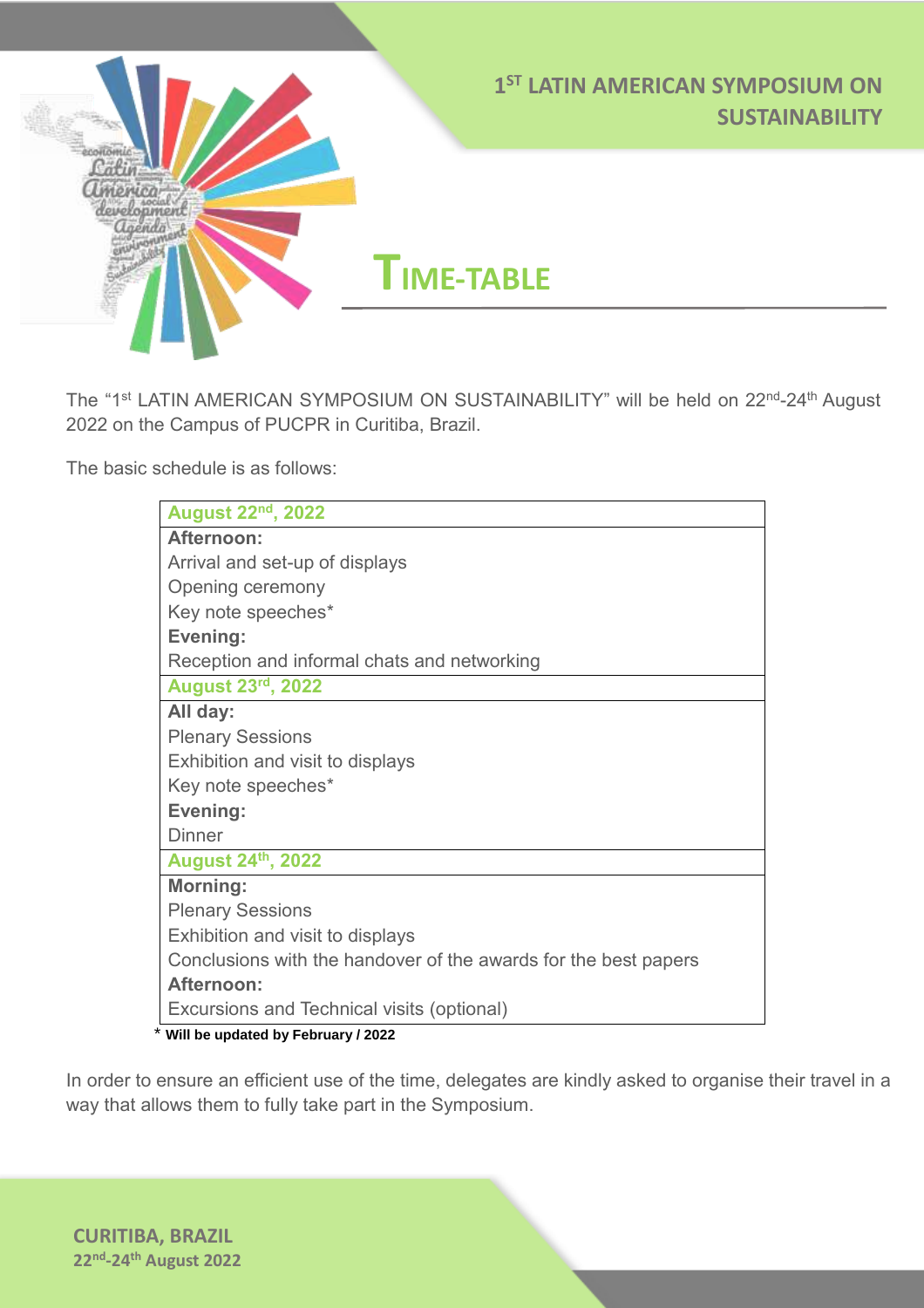# Cafir **Unienica** laenda

#### **1 ST LATIN AMERICAN SYMPOSIUM ON SUSTAINABILITY**

## **REGISTRATION AND CONDIONTS OF PARTICIPATION**

Registrations will be open soon and are possible until the July 15<sup>th</sup>, 2022. Regrettably, logistical limitations mean that registrations after the deadline will not be possible. Since the space for posters and the time for presentations is limited, **delegates are advised to register as soon as possible.** The organisers will notify any interested delegate or organisation in case there are any limitations with time for presentations or space for displays. Registered delegates will then receive further details on the payment of the fees and updated information on the preparations for the event. The decision as to which papers will be accepted for presentation will be taken by the Chairpersons, following consultation with the organising committee. Participants registering to the event will do so under the condition that they will cover their own travel, accommodation and incidental costs (e.g. visa fees) related to their trip to Curitiba. **This is a self-funded event and the organisers are unable to pay any travel or accommodation costs of any kind.** Letters of invitation can only be sent to bona fide, registered delegates, who have paid their fees and need a document to show their employers. For cancellations of registrations up to 45 days before the event, a 50% refund may be made. For cancellations, afterward no refunds will be possible.

#### **DEADLINES**

- Deadline for abstracts: January 30<sup>th</sup>, 2022
- Deadline for papers: March 30<sup>th</sup>, 2022
- Deadline for all reviews: April 15<sup>th</sup>, 2022
- Deadline for registrations with discount: May 30<sup>th</sup>, 2022
- Deadline for registrations with full fee: July 15<sup>th</sup>, 2022

Since the conference book is expected to be launched shortly after the event, the deadlines need to be followed.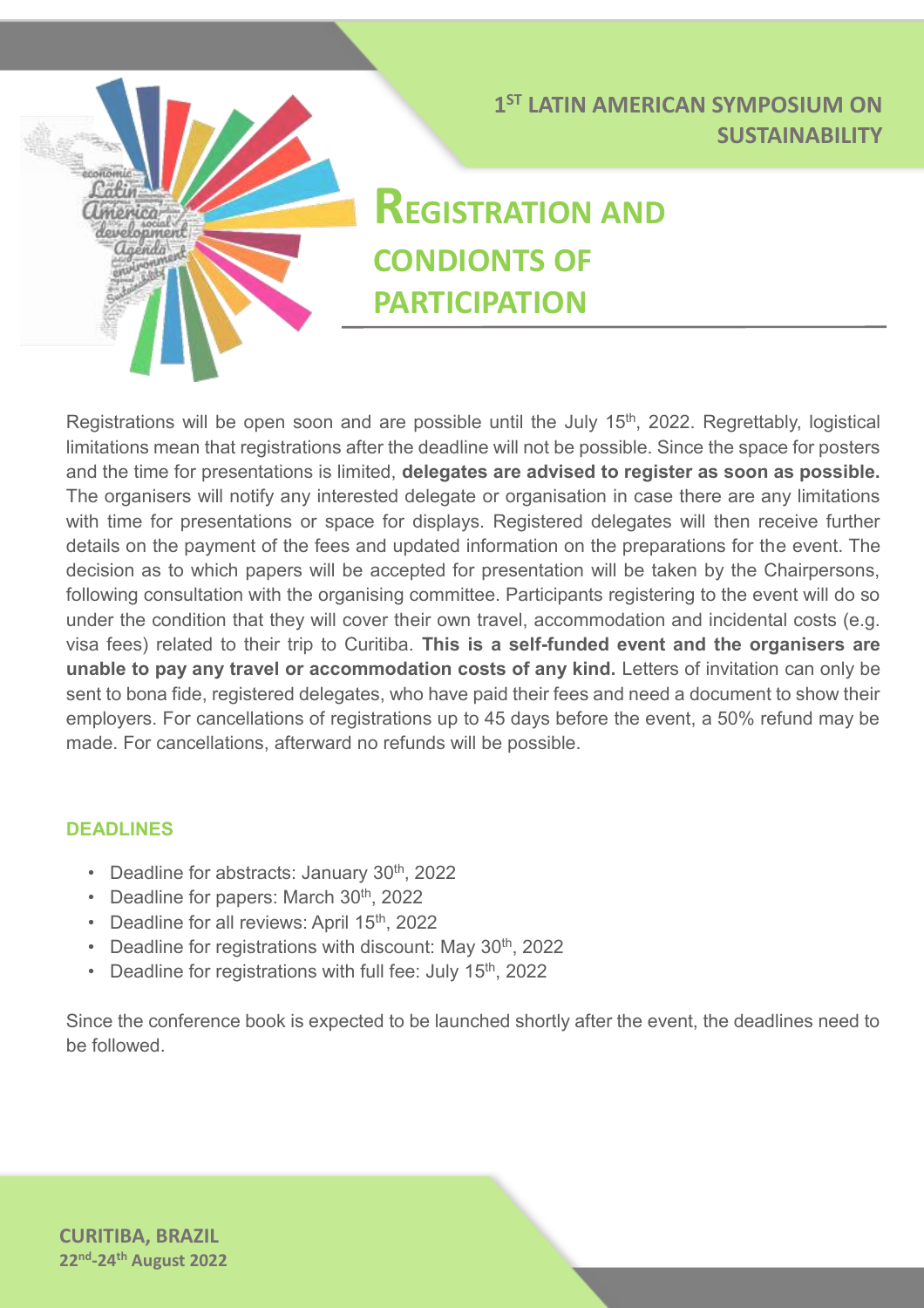



#### **FEES AND CHARGES**

A discounted fee of Euro 100 for students, Euro 200 for professionals and Euro 70 for listeners (no paper submission!) will be charged to those who register until May 30<sup>th</sup>, 2022 (early bird registration). After that, delegates will need to pay the full fee of Euro 100 / Euro 250 / Euro 70 respectively. The fee includes lunches and coffee breaks during the event, as well as the evening reception on 22nd August and dinner on August 23rd, 2022.

Furthermore, the fee includes **an on-line copy of the book "Sustainability: addressing challenges and creating opportunities in Latin America"** to be made available to those authors whose papers have been peer-reviewed and accepted.

Interested people and organisations are requested to register by completing the online application form, available in the website of the event. This is a self-funded event and the organisers are unable to pay any travel or accommodation costs of any kind. They are however happy to issue letters of invitation to support delegates to request funding for their participation.

#### **CONTACT POINTS FOR SCIENTIFIC INPUTS AND STRATEGIC COOPERATION**

**All questions related to scientific inputs and strategic partnerships, as well as the book, should be sent to:**

Professor Walter Leal Hamburg University of Applied Sciences (Germany) and Manchester Metropolitan University (UK) E-mail: [iusdrp@ls.haw-hamburg.de](mailto:iusdrp@ls.haw-hamburg.de)

#### **REGISTRATIONS AND ADMINISTRATION DETAILS**

Fernanda Frankenberger Business School - PUCPR - Curitiba, Brazil and Positivo University Curitiba, Brazil E-mail: [ferfrank1@hotmail.com](mailto:ferfrank1@hotmail.com)

**CURITIBA, BRAZIL 22nd -24th August 2022**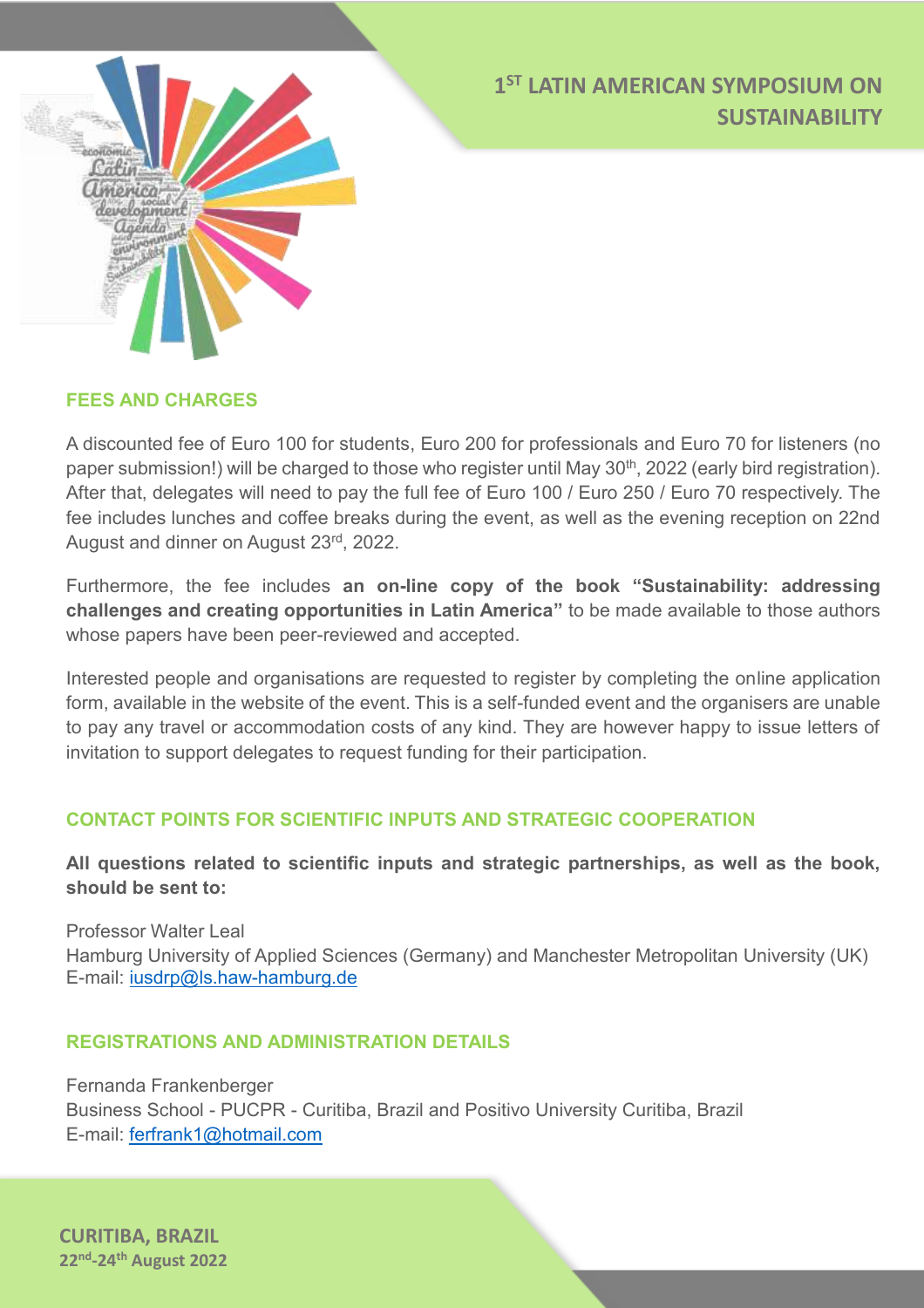

#### **LOCAL OFFICE AND INFORMATION ON INVITATIONS AND LOCAL LOGISTICS**

Fernanda Frankenberger Business School-PUCPR E-mail: [ferfrank1@hotmail.com](mailto:ferfrank1@hotmail.com)

#### **TRAVEL AND ACCOMMODATION IN CURITIBA**

Curitiba (ca. 1,8 million inhabitants) is the capital city of the State of Paraná in the south of Brazil. Its airport hosts many national and international flights. It is a modern, vibrant city. In 2010 the Global Sustainable City Award was given to Curitiba. The award was introduced to recognize those cities that excel in sustainable urban development. Details of the city can be seen here: <https://turismo.curitiba.pr.gov.br/en/>. Details on accommodation will be sent to registered delegates.

**VISIT OUR WEBSITE AT:**

www.lassustainability.com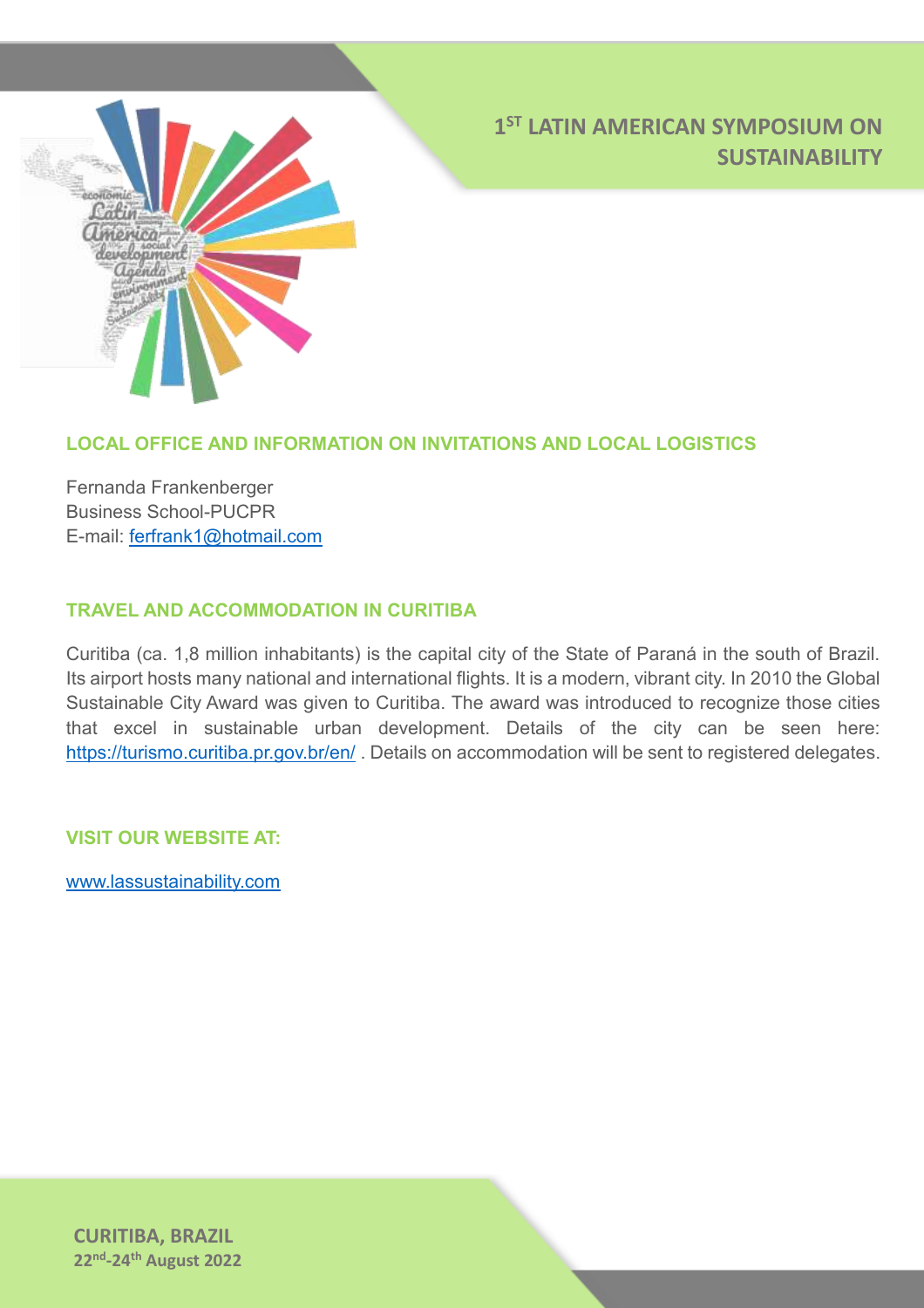

**SUBMISSIONS** 

#### **HOW TO SUBMIT AN ABSTRACT**

america agenda

An abstract should be up to 200 words, in English, it should describe the rationale and aims of the paper, and some of its results. General descriptions of broad contexts should be avoided. The full contact details about the author(s) need to be provided. Abstracts should be written in the third person and not in the first or second one (e.g. I, me, or my paper). Please see below a sample abstract. Authors whose abstracts have been accepted will receive further details about how to submit their full papers and further logistical information. Full papers also in English.

#### **PLEASE SEND YOUR ABSTRACT EXACTLY WITH THE FORMAT BELOW TO:**

Fernanda Frankenberger E-mail: [ferfrank1@hotmail.com](mailto:ferfrank1@hotmail.com)

#### **Sample abstract**

#### **Integrating Social Responsibility and Sustainability at Universities**

Walter Leal Filho School of Science and the Environment Manchester Metropolitan University Chester Street Manchester, M1 5GD United Kingdom E-mail: [iusdrp@ls.haw-hamburg.de](mailto:iusdrp@ls.haw-hamburg.de)

**CURITIBA, BRAZIL 22nd -24th August 2022**